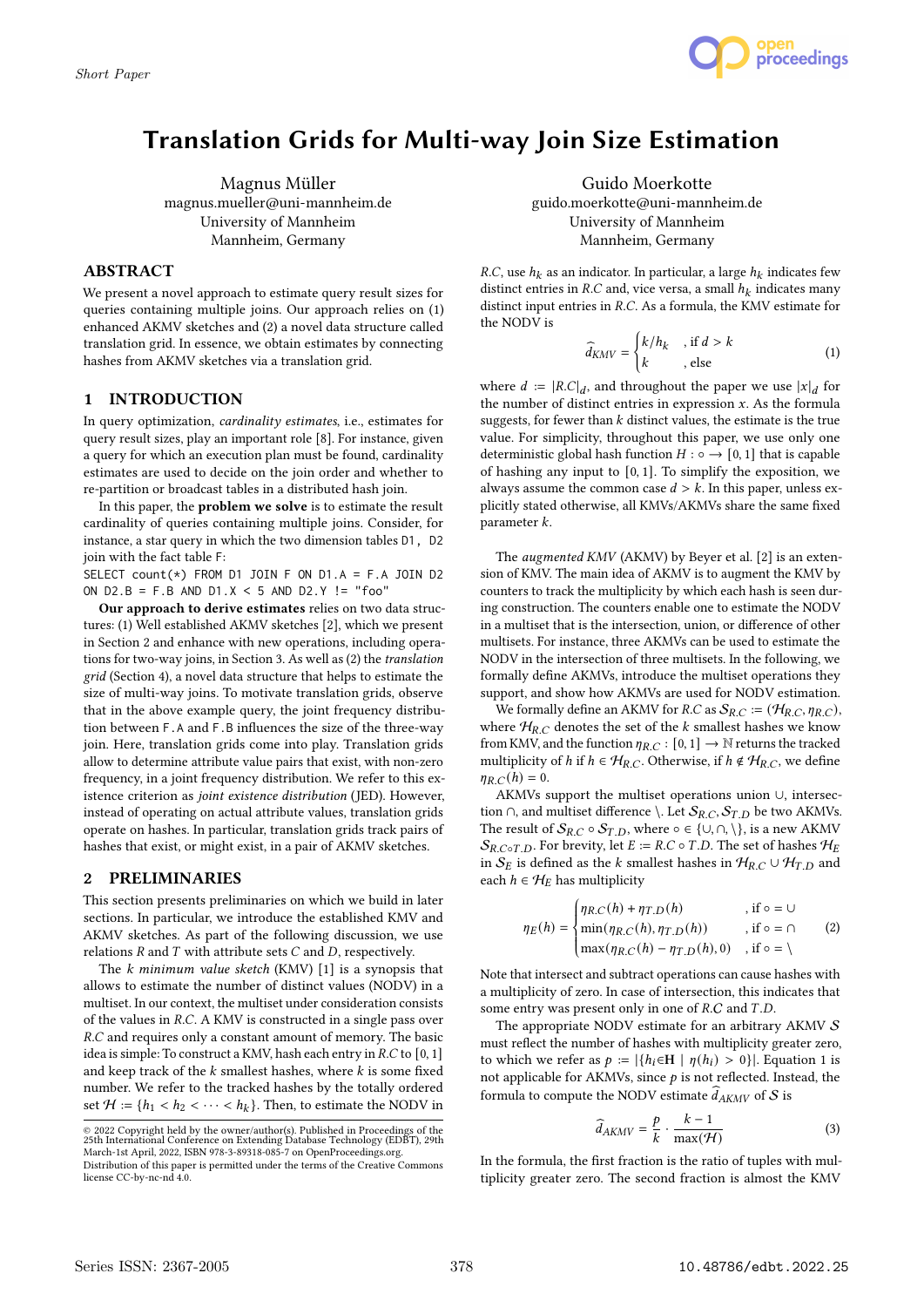estimate from Equation 1 - Beyer et al. have shown that decrementing the numerator by 1 is necessary to make the estimator unbiased [2].

*Example:* Consider AKMV  $S = (\mathcal{H}, \eta) = (\{0.0002 < 0.003 <$  $0.008 < 0.015$ ,  $(30, 50, 0, 40)$ . Observe that max $(\mathcal{H})$ =0.015 and  $p=3$  hashes have multiplicity greater zero. Hence, assuming  $k=4$ , the NODV estimate  $\widehat{d}_{AKMV}$  of S is 3/4 · (4-1)/0.015 = 150.

## 3 NEW OPERATIONS FOR AKMV SKETCHES

This section presents two new estimators and one new operation for AKMVs.

For an AKMV  $S_F$  constructed on some expression  $E$ , we define its *distinct ratio* as the fraction of tracked hashes, i.e.  $k/|E|_d$ . We say that an AKMV with distinct ratio  $x$  is an  $x$ -AKMV. In Section 4.4, we apply the distinct ratio as a scaling factor. The following lemma shows how to estimate the distinct ratio of  $S_E$ .

Lemma 3.1. An estimate for the distinct ratio of some AKMV  $\mathcal{S}_E$  is  $\frac{p_E}{\hat{d}_{AKMV}}$ .

The rationale behind the estimate is simple. As mentioned above, when  $S_E$  was constructed on E, its distinct ratio is  $k/|E|_d$ and we simply substitute  $|E|_d$  by its estimate  $\ddot{d}_{AKMV}$ . The numerator reflects cases where  $\mathcal{S}_E$  is the result of a multiset operation of two AKMVs. Then, some hashes in  $H_E$  might have multiplicity 0. To reflect that hashes with multiplicity zero have no corresponding attribute values in  $E$ , we use  $p_E$  in the numerator.

Next, we define a multiplication operation for AKMV sketches. The result of multiplying two AKMVs  $S_{R,C}$ ,  $S_{T,D}$  gives an AKMV for the expression  $\pi_C (R \Join_{C=D} T)$ , or, equivalently,  $\pi_D (R \Join_{C=D} T)$ ).

*Definition 3.2.* Let  $S_{R.C}$ ,  $S_{T.D}$  be two AKMVs. Their product  $S_{R,C} \cdot S_{T,D}$  gives a new AKMV  $S_E$ , where  $\mathcal{H}_E$  contains the k smallest hashes in  $H_{R,C} \cup H_{T,D}$  and the multiplicity of each  $h \in H_E$  is  $\eta_E(h) = \eta_{R,C}(h) \cdot \eta_{T,D}(h)$ .

AKMV multiplication allows us to derive AKMVs for join results from base table AKMVs. However, note that the derived AKMV  $S_E$  is not necessarily equal to an AKMV constructed on  $\pi_C(R \Join_{C=D} T)$ , since only  $S_E$  might contain hashes with multiplicity zero.

Next, we observe that, in addition to NODV estimation, an AKMV  $S_F$  can be used to estimate the cardinality  $c := |E|$ , i.e., the number of not necessarily distinct values in  $E$ .

Lemma 3.3 (cardinality estimate). Let  $M_E := \sum_{h \in \mathcal{H}_E} \eta_E(h)$ be the summed multiplicities of the hashes in  $H_E$  of AKMV  $S_E$ . An estimate for the cardinality  $c$  of relational algebra expression  $E$  is

$$
\widehat{c}_{AKMV} := \frac{M_E}{k} \cdot \frac{k-1}{\max(\mathcal{H}_E)}
$$

Note that  $\widehat{c}_{AKMV}$  is the simplified expression one receives from scaling  $d_{AKMV}$  by the average multiplicity of the hashes with non-zero multiplicity in  $H_E$ . The estimate  $\widehat{c}_{AKMV}$  is unbiased, in the sense that  $\mathbb{E}[\widehat{c}_{AKMV}] = c,$  since hashes with small multiplicities have the same probability of being included in  $\mathcal{H}_E$ as hashes with large multiplicities. In particular, according to Beyer et al. [2], the hashes in  $H_E$  constitute a random sample of the hashed values in  $E$ .

COROLLARY 3.4.  $\widehat{c}_{AKMV}$  of  $\mathcal{S}_{R,C} \cdot \mathcal{S}_{T,D}$  is an unbiased estimate  $for \vert \pi_{C}(R \bowtie_{C=D} T) \vert$ 

Algorithm 1 Translation grid construction.

```
CONSTRUCT(R, A, B, m, n, hA_{max}, hB_{max})
   Input: Relation R,
              attribute sets A, B of Rtwo numbers m, nlargest hash values hA_{max}, hB_{max} in AKMVs of R.A and R.BOutput: Translation grid T(R.A, R.B)Let \overline{\mathcal{T}} be a translation grid of m \times n tiles
2 for t \in R<br>3 hA =
        hA = H(t.A)4 hB = H(t.B)<br>5 if hA > hA_{max}if hA > hA_{max} or hB > hB_{max}: continue
6 tile = \mathcal{T}.\text{THE\_REF}(hA, hB)tile.\mathcal{B}_A.INSERT(hA)8 tile. B_B. INSERT(hB)
9 return T
```
Hence, the size of an equi-join can be estimated from two AKMVs constructed for the join attributes in the base tables. Note that  $|\pi_C(R \Join_{C=D} T)| = |\pi_D(R \Join_{C=D} T)| = |R \Join_{C=D} T|.$ 

Example: Suppose  $S_{R,C} = (\{0.0002 < 0.003 < 0.015 < 0.05\},\ (3,$ 5, 4, 8)) and  $S_{T,D} = (\{0.0002 < 0.003 < 0.008 < 0.015\}, (10, 10, 10,$ 10)). The product of  $S_{R,C} \cdot S_{T,D}$  is  $S_E = (\{0.0002 < 0.003 <$  $0.008 < 0.015$ ,  $(30, 50, 0, 40)$ . Since  $M_E = 120$  is the sum of the multiplicities, the join size  $|R \Join_{C=D} T|$  is estimated as  $\widehat{c}_{AKMV}$  =  $120/4 \cdot (4-1)/0.015 = 6000.$ 

## 4 TRANSLATION GRIDS

This section presents the translation grid, a data structure that approximates the JED, cf. Section 1, of a pair of attributes/ attribute sets. Translation grids, like AKMVs, entirely operate on the hashes of attribute values. We use translation grids to connect hashes from two AKMVs.

The example query from the introduction describes a situation where translation grids are useful. Given AKMVs for each column  $D1.A, D2.B, F.A, F.B$ , we can apply AKMV multiplication to obtain AKMVs  $S_{D1, A\bowtie F, A}$ ,  $S_{D2, B\bowtie F, B}$  for the two-way joins. Then, the translation grid connects hashes in  $S_{D1,A\bowtie F,A}$  with hashes in  $S_{D2,B\mapsto F,B}$  such that the JED between *F.A* and *F.B* is captured.

#### 4.1 Structure

A translation grid  $T(R,A,R,B)$  is a two-dimensional grid of  $m \times n$ tiles. For each tuple  $t \in R$ , the pair of hashes  $(H(t.A), H(t.B)),$ where  $H$  is the same hash function as for AKMV, maps to one tile. Each tile maintains two Bloom filters  $\mathcal{B}_{R,A}$ ,  $\mathcal{B}_{R,B}$ . All  $(H(t.A))$ ,  $H(t.B)$ ) corresponding to the same tile are inserted into the respective Bloom filters  $\mathcal{B}_{R,A}$ ,  $\mathcal{B}_{R,B}$  of that tile. As we will see, the fact that we insert hashes into the Bloom filters of the tiles of translation grid  $\mathcal{T}(R.A, R.B)$ , allows us to test whether a hash pair  $(h_A, h_B)$  from two AKMVs  $S_{R,A}, S_{R,B}$  corresponds to attribute values in *.* 

### 4.2 Construction

The construction of translation grid  $\mathcal{T}(R.A, R.B)$  happens in a single run over relation R. The construction of  $\mathcal{T}(R,A,R,B)$  takes place *after* the construction of AKMVs  $S_{R,A}$ ,  $S_{R,B}$ . Algorithm 1 describes the translation grid construction process. For an illustration see Figure 1. The arguments are relation  $R$ , with attribute sets A and B, and the desired dimensions of  $\mathcal{T}(R,A,R,B)$  specfied by *m* and *n*. In addition, the parameters  $hA_{max}$  and  $hB_{max}$  are the largest hash values found in any AKMV of  $S.A$  and  $S.B$ , respectively. In line 1,  $\mathcal{T}(R.A, R.B)$  is initialized with the bits of the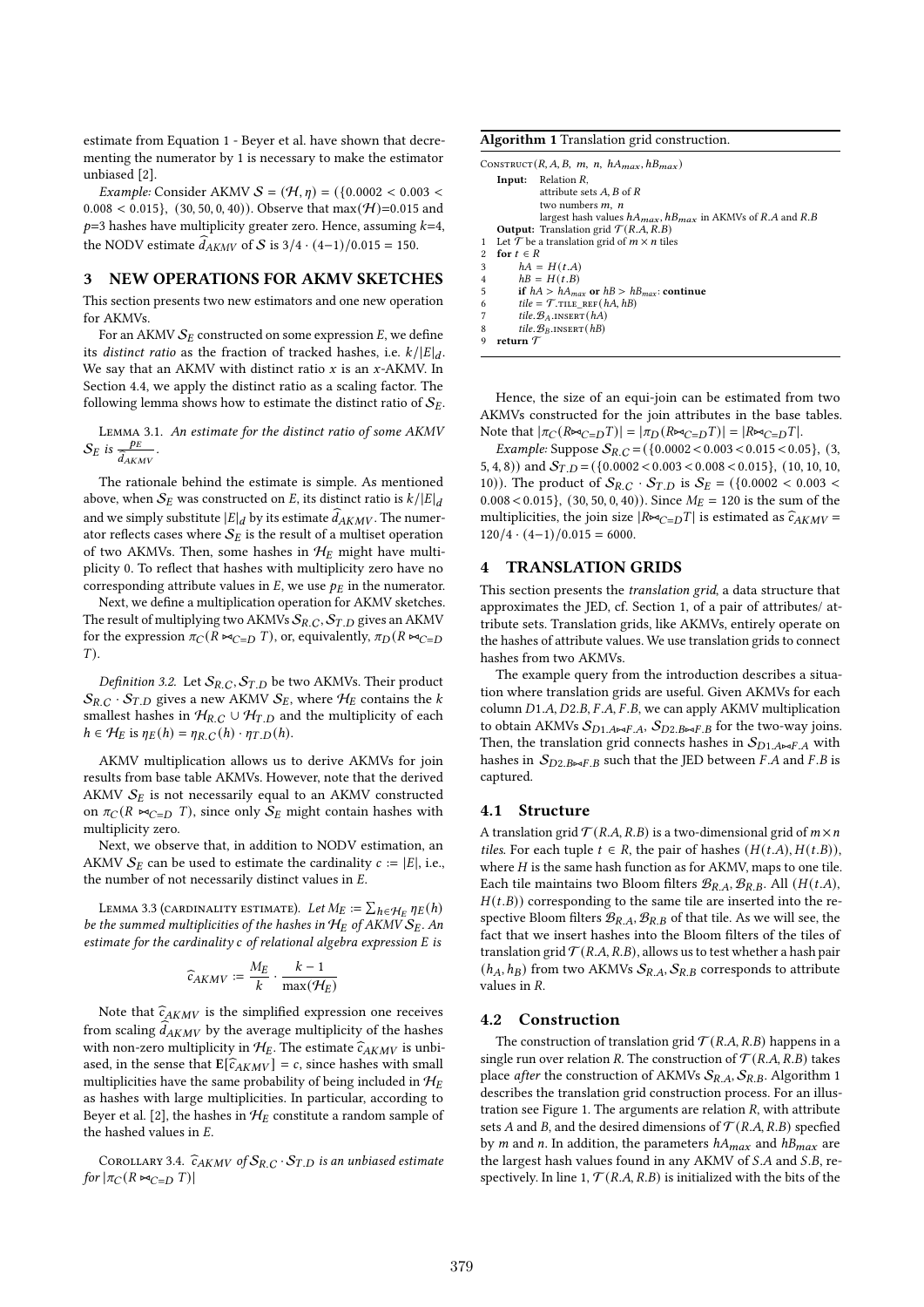

Figure 1: Construction of translation grid.

two Bloom filters of each tile set to zero. Then, we iterate over each tuple  $t \in R$  and hash each  $t.A$  and  $t.B.$  In line 5, all hash pairs ( $hA, hB$ ) with  $hA > hA_{max} \vee hB > hB_{max}$  are discarded, i.e., we discard all hash combinations that are definitely not tracked by AKMVs. Filtering unnecessary (hA, hB) values helps to significantly reduce the size of a translation grid, or, equivalently, increase the accuracy it delivers for a given space consumption. For the remaining hash pairs  $(hA, hB)$ , the corresponding tile is identified, and each hash is inserted in its respective Bloom filter. Finally,  $\mathcal{T}(R.A, R.B)$  is returned.

## 4.3 Translation

By translating, we denote the process of finding combinations of hashes from two input AKMVs  $S_{R,A}$ ,  $S_{R,B}$  that  $\mathcal{T}(R,A,R,B)$ has seen during construction. All qualifying combinations of hashes are output in two new AKMVs  $\mathcal{S'}_{R,A}$ ,  $\mathcal{S'}_{R,B}$ . Note that, in the context of multi-way join size estimation, the input AK-MVs  $S_{R,A}, S_{R,B}$  are each the result of an intersect or multiply operation with another AKMV.

Algorithm 2 describes how to translate two input AKMVs using a translation grid. For each combination of hashes  $(hA, hB)$ with multiplicity greater zero, i.e.,  $\eta_{R,A}(hA) > 0 \land \eta_{R,B}(hB) > 0$ , the corresponding tile is identified in line 4. Then, in line 5, we test if  $hA$  exists in  $B_A$  and if  $hB$  exists in  $B_B$  of the identified tile. Note that, as always with Bloom filters, false positives are possible. All combinations of hashes  $(hA, hB)$  that pass the test are tracked in the two output AKMVs  $\mathcal{S'}_{R.A}, \mathcal{S'}_{R.B}.$  Essentially, the output AKMVs  $\mathcal{S'}_{R,A}$ , $\mathcal{S'}_{R,B}$ , as returned in line 8, are filtered versions of  $\mathcal{S}_{R,A}, \mathcal{S}_{R,B}$ . As we will see in the next section,  $\mathcal{S'}_{R,A}, \mathcal{S'}_{R,B}$ are proper AKMVs that can be used for cardinality estimation.

#### 4.4 Estimation Properties of Translation grids

This section presents two Lemmata that describe how translation grids can be used, in conjunction with AKMVs, for cardinality estimation.

First, we define an ideal translation grid to which we refer as a lossless translation grid.

Definition 4.1 (Lossless translation grid). A lossless translation grid  $\mathcal{T}(R.A, R.B)$ , correctly determines for each  $h_A \in \mathcal{S}_{R.A}, h_B \in$  $S_{R,B}$  iff  $(h_A, h_B)$  corresponds to a tuple in R. There are no falsepositives in a lossless translation grid.

A lossy translation grid is one that is not lossless (produces false-positives).

In the following lemma, we combine a lossless translation grid together with two AKMVs. To understand the Lemma, recall that by a  $x$ -AKMV we refer to an AKMV that tracks a fraction  $x$  of the hashes seen during construction.

LEMMA 4.2. Let  $T(R.A, R.B)$  be a lossless translation grid of relation R with  $|R| = |R.A|_d = |R.B|_d$ . When a x-AKMV  $S_{R,A}$ ,  $x \in [0, 1]$ , and a 1.0-AKMV  $S_{R,B}$  are translated by  $\mathcal{T}(R.A, R.B)$ , then each

Algorithm 2 Translation grid, translation of AKMVs.

| TRANSLATE $(\mathcal{T}, \mathcal{S}_{R,A}, \mathcal{S}_{R,B})$                    |                |  |  |  |  |  |
|------------------------------------------------------------------------------------|----------------|--|--|--|--|--|
| <b>Input:</b> Translation grid $\mathcal{T}$ ,                                     |                |  |  |  |  |  |
| two input AKMVs $S_{R,A}$ , $S_{R,B}$                                              |                |  |  |  |  |  |
| <b>Output:</b> Two output AKMVs $S'_{R,A}$ , $S'_{R,B}$                            |                |  |  |  |  |  |
| 1 Let $S'_{R,A}, S'_{R,B}$ be two empty AKMVs                                      |                |  |  |  |  |  |
| for $hA \in S_{R,A}$ with $\eta_{R,A}(hA) > 0$                                     | $\overline{2}$ |  |  |  |  |  |
| for $hB \in S_{R,B}$ with $\eta_{R,B}(hB) > 0$                                     | 3              |  |  |  |  |  |
| $tile = \mathcal{T}$ .TILE REF $(hA, hB)$                                          | $\overline{4}$ |  |  |  |  |  |
| if tile. $\mathcal{B}_A$ . CONTAINS (hA) and tile. $\mathcal{B}_B$ . CONTAINS (hB) | 5              |  |  |  |  |  |
| $S'_{R,A}$ .INSERT $(hA)$                                                          | 6              |  |  |  |  |  |
| $S'_{R,B}$ . INSERT $(hB)$                                                         |                |  |  |  |  |  |
| return $S'_{R,A}$ , $S'_{R,B}$                                                     |                |  |  |  |  |  |

hash  $h \in S_{R,A}$  necessarily finds its correct matches in  $\mathcal{T}(R,A,R,B)$ (but no false positive). For the output  $AKMV S'_{R,A}$ , it follows that  $\mathbb{E}[\widehat{d}_{AKMV}(\mathcal{S'}_{R,A})] = \mathbb{E}[\widehat{c}_{AKMV}(\mathcal{S'}_{R,A})] = |R|.$ 

Essentially, what Lemma 4.2 states is that, in the above setting,  $S_{R,A} = S'_{R,A}$ . The same is not true for  $S'_{R,B}$ , though. However, we clearly do not want to rely on 1.0-AKMVs. Luckily, the following lemma comes to the rescue.

Lemma 4.3. Suppose the same setting as in Lemma 4.2, but this time  $S_{R,R}$  is a y-AKMV, where  $y \in [0,1]$ . In expectation, each  $h \in S_{R,A}$  finds a ratio of y of its correct matches in  $\mathcal{T}(R,A,R,B)$ (but no false positive). It follows that  $\mathbf{E}\left[\frac{\widehat{c}_{AKMV}(S'_{R,A})}{y}\right] = |R|$ .

Note that, from symmetry, also  $\mathbf{E}\left[\frac{\widehat{c}_{AKMV}(\mathcal{S}'_{R,B})}{x}\right] = |R|$  holds. In our evaluation, we present an experiment to illustrate Lemma 4.3.

Observation: Lemma 4.3 is applicable for multi-way join size estimation. For instance, let  $E1, E2$  be relational expressions with key attributes A, B, respective, and  $\mathcal{T}(F.A, F.B)$  a translation grid for a relation  $F$  with foreign key attributes  $A, B$ . Assume AKMVs  $\mathcal{S}_{E1,A}, \mathcal{S}_{F,A}, \mathcal{S}_{F,B}, \mathcal{S}_{E2,B}$  exist. Applying Lemma 4.3 to the output AKMVs of Translate( $\mathcal{T}(F.A, F.B), S_{F.A} \cdot S_{E1.A}, S_{F.B} \cdot S_{E2.B})$ gives an estimate for  $|E1 \Join_{E1.A=F.A} F \Join_{F.B=E2.B} E2|$ . Section 5 presents an experiment on multi-way join size estimation.

#### 5 EVALUATION

In our evaluation, we present two experiments. The first experiment demonstrates the validity and precision of Lemma 4.3. In the second experiment, we estimate result cardinalities of three-way joins.

**Experiment 1:** Let  $R: [\{A, B\}]$  with  $|R|=|R.A|_d=|R.B|_d=1000$ . We construct  $S_{R,A}$  as 0.3-AKMV and  $S_{R,B}$  is a y-AKMV as specified in Table 1. The lossless translation grid  $\mathcal{T}(R.A,R.B)$  is approximated by  $|R.A|_d \times |R.B|_d$  tiles. We denote  $cA := \hat{c}_{AKMV}(\bar{S'}_{R.A})$ and  $cB := \hat{c}_{AKMV}(S'_{R,B})$ . Clearly, if Lemma 4.3 holds, we expect  $cA/y \approx cB/0.3 \approx 1000$ . Table 1 shows the result. Indeed, even for  $y=0.1$ , we have  $cA/y \approx 1000$ . For comparison, we include  $cA$ ,  $cB$ . Note how cA decreases as y decreases, since each  $h \in \mathcal{S'}_{R,A}$  finds fewer and fewer matches in  $\mathcal{T}(R.A, R.B)$ .

How many hash pairs  $(hA, hB)$  are inserted into  $\mathcal{T}(R.A, R.B)$ during construction? By line 5 in Algorithm 1, only hashes possibly tracked by AKMVs are inserted into  $\mathcal{T}(R.A, R.B)$ . Hence, we expect  $0.3 \cdot y \cdot |R|$  many inserts, cf. the last column of Table 1. The second to last column shows the actual number of inserts. Observe that the actual number is both small and close to the expected number.

Experiment 2: Recall the star query from the introduction. For varying selection predicates, we estimate its result cardinality, i.e.,  $|\sigma_{p_{D1}}(D1) \bowtie_{D1,A=F,A} F \bowtie_{F.B=D2.B} \sigma_{p_{D2}}(D2)|$ . The dimension tables have  $|D1|=1000$  and  $|D2|=2000$  rows, respectively,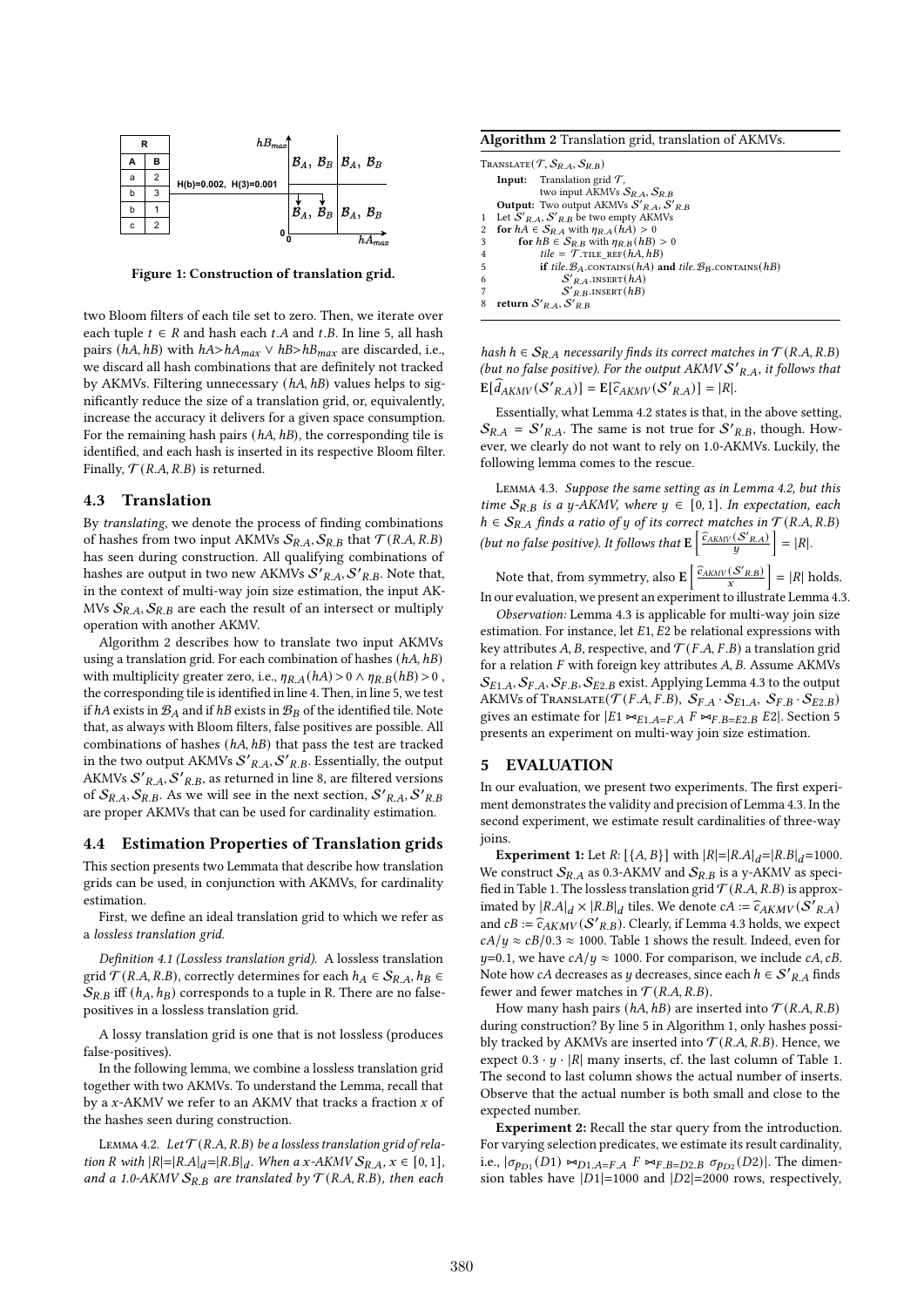

Figure 2: Results of Experiment 2: Scatterplot (left), errors over all queries (middle), errors over selective queries (right).

Table 1: Results of Exper. 1. As expected  $\frac{cA}{y} \approx \frac{cB}{x} \approx 1000$ .

| y   | cА      | cA/u    | cВ      | cB/0.3  | ins. | exp. ins. |
|-----|---------|---------|---------|---------|------|-----------|
|     | 1075.48 | 1075.48 | 300.471 | 1001.57 | 300  | 300       |
| 0.9 | 949.591 | 1055.1  | 291.39  | 971.3   | 265  | 270       |
| 0.8 | 838.086 | 1047.61 | 295.724 | 985.746 | 234  | 240       |
| 0.7 | 715.79  | 1022.56 | 288.319 | 961.063 | 200  | 210       |
| 0.6 | 600.688 | 1001.15 | 287.529 | 958.431 | 168  | 180       |
| 0.5 | 504.093 | 1008.19 | 288.892 | 962.974 | 141  | 150       |
| 0.4 | 414.077 | 1035.19 | 297.449 | 991.497 | 116  | 120       |
| 0.3 | 316.527 | 1055.09 | 296.691 | 988.969 | 87   | 90        |
| 0.2 | 209.791 | 1048.95 | 317.068 | 1056.89 | 58   | 60        |
| 0.1 | 111.541 | 1115.41 | 326.231 | 1087.44 | 30   | 30        |

and the attributes  $A$ ,  $B$  refer to their respective primary key. The fact table  $F := \{ [i, j] | i \in [0, |D1|), j \in [0, |D2|), \frac{i}{|D1|} \ge \frac{j}{|D2|} \}$  has the skewed foreign key attributes  $F.A, F.B$  that are correlated with each other. Its size is  $|F|=1,000,000$ . The cardinality of a query result is influenced by the selection predicates  $p_{D1} \equiv D1.A < c_1$ ,  $p_{D2} \equiv D2.B \geq c_2$ , where we compute results for all combinations with non-zero cardinality of  $c_1 \in \{100, 200, ..., 1000\}$ ,  $c_2 \in \{0, 200,$ 400, . . . , 1800}. Hence, the true cardinality varies between 10k and 1M. We make the following assumption: Since  $D1$ ,  $D2$  are small, AKMVs  $\mathcal{S}_{\pi_r(\sigma_{p_{D1}}(D1))}, \mathcal{S}_{\pi_t(\sigma_{p_{D2}}(D2))}$  can be built on the fly. Since F is large,  $\mathcal{S}_{F,A}, \mathcal{S}_{F,B}$  and  $\mathcal{T}(F.A, F.B)$  must be computed offline, i.e. not per query. All AKMVs are of size  $k=100$ . An estimate for the query result size is obtained in three steps: (1) Compute  $S_{J1}$  :=  $S_{F.A} \cdot S_{\pi_r(\sigma_{p_{D1}}(D1))}$  and  $S_{J2}$  :=  $S_{F.B}$ .  $\mathcal{S}_{\pi_t(\sigma_{p_{D2}}(D2))}$ , (2) Obtain  $(\mathcal{S'}_{J1}, \mathcal{S'}_{J2})$  = Translate( $\mathcal{T}(F.A, \mathcal{S})$ F.B),  $S_{I1}^{(1)}, S_{J2}^{(2)}$ , and (3) estimate the cardinality as  $\hat{c}_{AKMV}(S'_{J1})/\hat{r}$ , where  $\hat{\tau}$  is the estimated distinct ratio of  $S'_{12}$ , cf. Lemma 3.1. In Figure 2, for each query, we show three different cardinality estimates. (1) An estimate obtained by a lossless translation grid, which tracks only 5200  $\approx$  0.5% · |F| pairs of hashes. The size of only  $5200.2.4B = 41.6KB$  demonstrates the practicability of lossless translation grids. (2) A lossy  $100 \times 100$  translation grid, in which only 2600 tiles are actually used. Each tile contains only two 32-bit Bloom filters. Hence, the used tiles consume only  $2600·2·4B = 20.8KB$ , corresponding to only 0.26% of F's memory footprint, assuming each tuple in  $F$  consists of 2 integers of 32bit. (3) For comparison, we show the System R [12] estimator, as implemented in Postgres version 13.2. In Figure 2, the scatterplot on the left shows the correlation between the observed and estimated cardinality. The best estimates are obtained using the lossless translation grid, the lossy translation grid produces slightly worse estimates. System R significantly overestimates, since its assumptions do not hold. The boxplots in the middle of Figure 2, illustrate the estimation errors for each estimator

from the scatterplot. The estimation error is measured by the q-error [9], defined as  $\max(\frac{\hat{x}}{x}, \frac{x}{\hat{x}})$  for a value *x* and its estimate  $\hat{x}$ . The boxplots on the right are restricted to only the challenging queries with selectivity of  $p_{D1}$  less than 0.5. Note how the errors significantly worsen for System R when looking only at the more selective queries. The estimates by the lossless and lossy translation grid are less affected.

## 6 RELATED WORK

The most notable related work is a recent paper by Izenov et al. [6]. Just as we do, Izenov et al. focus on multi-way join size estimation. However, instead of AKMV sketches and translation grids, they rely on fast-AGMS sketches and a technique they call sketch merging.

The concept of JED, introduced in Section 1, is related to frequency matrices [5, 11].

The earliest approach to join size estimation, and cardinality estimation in general, is System R [12]. More recent approaches rely on sampling [3, 13] or machine learning [7].

Using AKMVs in conjunction with bucket sketches [10], where the AKMVs replace HyperLogLogs [4] as the underlying sketch, allow us to obtain AKMVs for a subset of some relation after AKMVs were constructed on the complete table.

#### 7 CONCLUSION

We presented a novel approach to estimate query result sizes for queries containing multiple joins. Our approach relies on two novelties. (1) New operations for AKMV sketches, in particular distinct ratio estimation, AKMV multiplication for two-way join approximation, and cardinality estimation. (2) A novel data structure called translation grid that partitions the hash space of AKMVs and tracks combinations of hashes from two AKMVs in such a way that they approximate the joint existence distribution of two attributes/attribute sets. In our evaluation, we demonstrated that our approach allows to estimate the cardinality of three-way joins. For future work, we hope to consider even more joins. Here, similar to sampling-based approaches, a major challenge is to prevent AKMVs from having a multiplicity of zero for all tracked hashes.

#### **REFERENCES**

- [1] Ziv Bar-Yossef, TS Jayram, Ravi Kumar, D Sivakumar, and Luca Trevisan. 2002. Counting distinct elements in a data stream. In International Workshop on Randomization and Approximation Techniques in Computer Science. Springer,  $1 - 10$ .
- [2] Kevin Beyer, Peter J Haas, Berthold Reinwald, Yannis Sismanis, and Rainer Gemulla. 2007. On synopses for distinct-value estimation under multiset